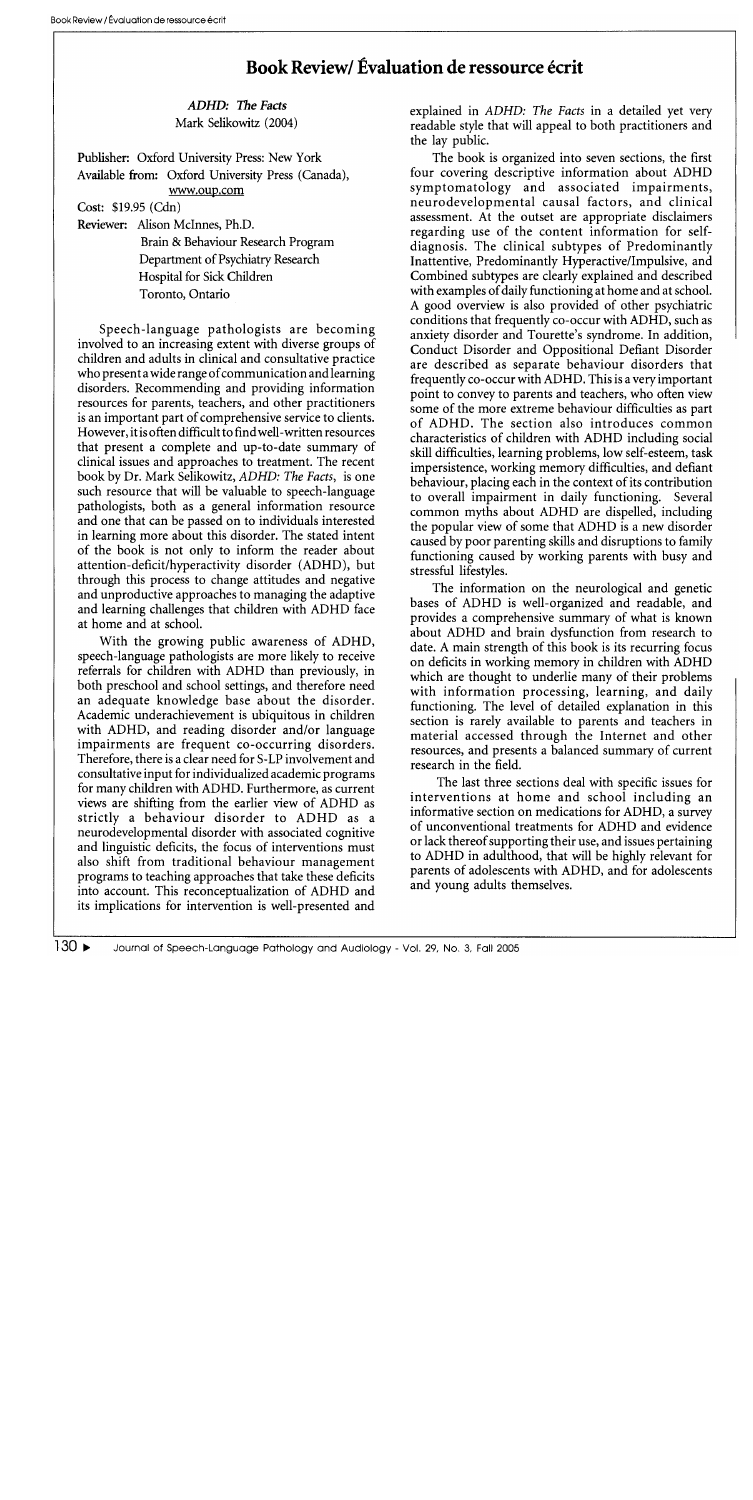The book emphasizes a multi-modal approach to treatment involving medical, educational, and behavioural components, and optimally including parent and teacher strategies for promoting learning, friendships, and development of independence in the child. The author contends that by approaching children's persistent and frustrating behaviour patterns and emotional reactions to failure from an antecedent (i.e. preventative) versus a consequential perspective, there is a higher likelihood that positive change and growth will occur. This view is also consistent with current thinking in the learning disabilities field regarding approaches for helping children overcome negative affective reactions and avoidance regarding their academic performance difficulties.

The section on medical treatment for ADHD presents a comprehensive summary of how stimulant medication works and research on its effectiveness, and addresses many of the frequently asked questions and concerns of parents who are contemplating putting their child on medication, an often stressful and difficult decision. The book appropriately urges parents to discuss all treatment options, including use of stimulant medications, with their pediatrician or family physician. The section on unconventional treatments is especially valuable in this regard, as it describes the purported rationale and course of some of the currently popular non-medication treatments for ADHD, many of which are costly both in time and funds, and whether there is any controlled research to support their use. This information will help parents gain a broader understanding of the pitfalls of quick fix approaches to ADHD treatment, and help them make informed decisions regarding treatment that will best address their children's needs.

The final section explains that a fairly large proportion of children with ADHD will continue to display impairing symptoms of ADHD to varying degrees in adulthood, and therefore it must be considered for many as a lifelong disorder. However, the author provides encouragement that if ADHD is well-managed during childhood and adolescence, and individual strengths can be supported, overall impairment can be reduced, and individuals with ADHD can lead satisfying and productive lives. The book ends with useful websites for further information from the various family information and support organizations concerned with ADHD.

*ADHD: The Facts* is well-written, informative, and persuasive regarding its stated purpose of changing negative attitudes toward ADHD. It would be a valuable addition to a professional library or resource library for parents and teachers, as well as individuals who wish to learn about the disorder. It is not an academic text and provides no reference section, and therefore will not be suitable for professional training programs. However, as a comprehensive overview of the disorder and key issues for assessment and intervention, this book will appeal not only to parents but to practitioners in various fields who are involved with children with ADHD.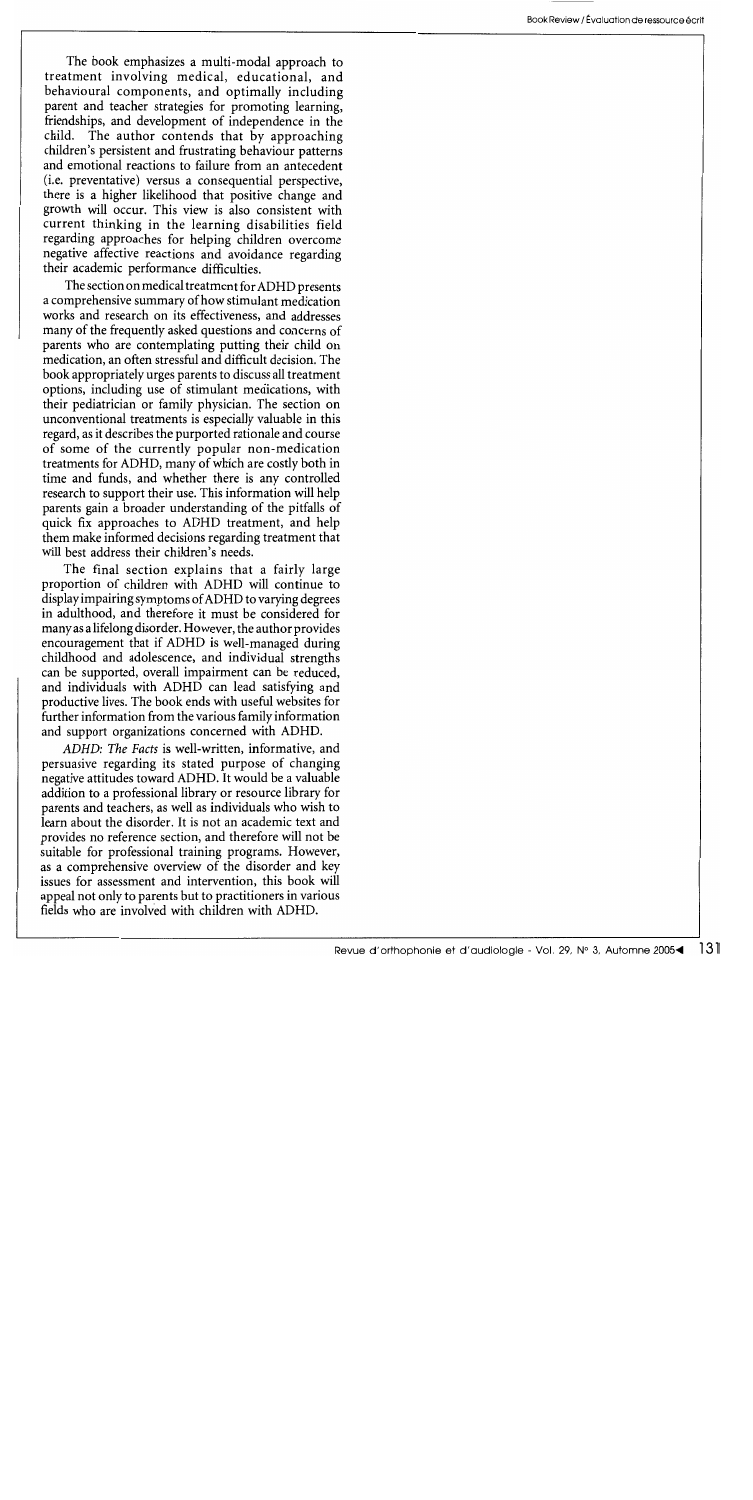## **Resource Review! Evaluation des ressources**

I Think! I Can! Interactive Stories for Preschool Routines

Author: Beth Eck (2004)

Publisher: Thinking Publications, Eau Claire, Wisconsin Cost: \$31.00 (Can.)

Reviewer: Jamie Maschmeyer, B. Ed., MSLP, R-SLP,  $S-LP(C)$ 

University of Alberta, Edmonton, Alberta

*I Think! I Can! Interactive Stories for Preschool Routines* is a resource of eight ready-made social stories designed for the preschool setting. The material was developed for use by speech-language pathologists and preschool special education teachers, but the author notes that the stories may be useful to teachers in general and to some parents. Although the stories were developed for children age 3 to 5 with Autism Spectrum Disorder (ASD), the author states it would also be useful for young children "who demonstrate cognitive, social, or behavioral deficits." The purpose of the material is to assist children who have social challenges to interact appropriately and positively within the classroom environment. The author developed eight simple, visual stories to enhance children's understanding of expectations and to assist children in learning/rehearsing appropriate responses during common classroom routines.

The *I Think! I Can!* resource can be organized into five sections. The introduction provides an overview of the material and describes the author's objectives and target audience. The second section contains background information on social stories and refers to Carol Gray's extensive work in this area. The author provides answers to the questions: 'What is a social story?', 'Why are social stories used?' and 'How is a social story written?' This section of the resource also includes a brief overview of Gray's (2000) guidelines for effective social stories. The third section includes clear instructions for preparing and using the stories, emphasizing the flexibility of the stories to meet varied needs. Creating the stories involves copying the reproducible pages, customizing the content and illustrations as needed, coloring the illustrations (optional), laminating the book, and finally attaching Velcro to allow children to select graphics to be included in the story. Using the story as a teaching tool involves introducing the story to an individual, adapting the story as needed, reviewing the story with the child (daily or more initially, and less frequently over time), and evaluating the child's progress. The fourth section includes the eight social stories which professionals are permitted to duplicate for instructional purposes. Story titles include: Circle Time, Center Time, Clean-up Time,

Snack Time, Story Time, Rest Time, Outside Time, and Good-bye Time. The stories consist of three to four pages each, containing one or two short sentences paired with black and white illustrations on each page. The last section of the resource provides two appendices for tracking children's progress, using behavior analysis.

The use of visual stories to support young children in successfully negotiating the social and communicative demands of the classroom is becoming more common,<br>particularly in the field of special education. Social particularly in the field of special education. stories have proven a valuable tool in the preschool classroom, particularly for children who are visual learners, children who struggle to understand the subtle rules of social interaction, and children who tend to understand language literally. Such stories endeavor to make expectations for daily routines and social interactions concrete and predictable, allowing children to be more successful and comfortable in the preschool environment. They can also aid children in anticipating changes to the routine and in learning how to respond appropriately. *I Think! I Can!* may prove useful to some professionals for several reasons. First, given the growing interest in the topic of social stories, the material is pertinent, and many other ready-made social stories that are commercially available tend to be designed for older children or those with higher language and/or reading abilities. Second, the resource is well organized and easy to use. The author provides clinicians with clear instructions on using the material, and the stories are ready-made. The resource also includes some suggestions for modifying the stories, utilizing additional resources. Third, the resource offers practical 'how to' guidelines for the development and construction of effective social stories, based on Gray's work. The information contained in the background section of the material could be used as a quick reference on designing social stories for teachers, speech-language pathologists, and even parents. Fourth, the eight stories follow the guidelines that the author discusses. Each story answers critical 'wh' questions and all are written in first person perspective. The language in the stories is concrete and paired with visual support. The content of the stories is written in a positive tone, focusing on what children should expect in a social situation and how to respond appropriately. Directive statements are used sparingly and are carefully worded. For example, the story entitled "Snack Time" states, "I will try to stay at the table with my friends at snack time," rather than a more directive statement like, "I will not leave the table at snack time." Some stories incorporate the perspectives of others which is often challenging for children with Autism Spectrum Disorder to comprehend. In addition, some of the stories also allude to possible changes to the routine, thus helping to prepare children who tend to be routinebound and inflexible for likely variations to their schedule. Finally, the stories conform to several developmentally appropriate practices. In particular, the language level is appropriate for very young children,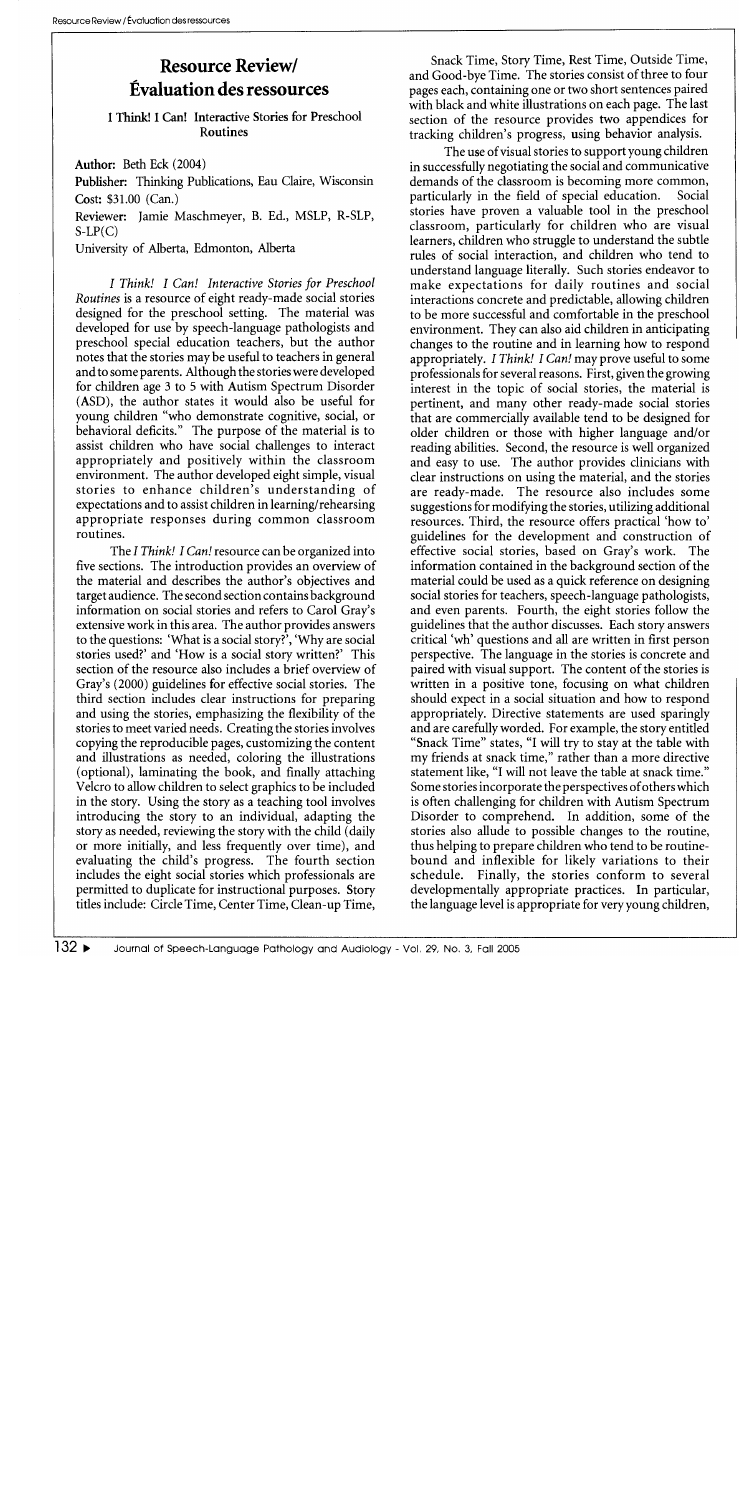and the illustrations are spare. The author also suggests modifying the stories with real photographs for children requiring more concrete learning experiences. The stories target social skills and communication during daily routines typically observed in preschool, thereby focusing on social-language learning in meaningful and functional situations. This permits ongoing practice of social skills in context and eliminates the need to generalize learning to a more functional setting. Print is paired with pictures in all the stories, reinforcing development of early literacy skills which is an essential component of all 'best practice' preschool programs. The stories also allow children to actively participate in developing and using them through making choices and planning activities. For example, in the story entitled 'Center Time', children are able to choose between pictures to indicate where they will play. The social stories are also versatile and general enough to meet the needs of a variety of children. The *teacherlS-*LP may use a story with one child to elicit pro-social behavior and with another child to enhance comprehension of the steps involved in a routine. The author notes several applications for the stories that the speech -language pathologist or teacher may find useful including learning to make choices, providing descriptions, making plans, expanding vocabulary and recalling information.

One consideration for the clinician is that the stories are intentionally general to allow usage across preschool programs. As a result, the stories may not be individualized enough to meet the needs of a particular child or preschool program. This is especially true if there is a specific behavior/understanding that the professional hopes to foster. Another consideration is the practicality of customizing the stories. Adapting the language or illustrations of the stories would necessitate a cut and paste approach, which may not ultimately be efficient. Furthermore, if only the content of the story is modified the clinician risks losing the essential close association between the print and the animation. Usage of pictures from multiple sources within the same story may also be confusing for children. Professionals might consider using the stories as a framework to develop more customized versions for their classroom routines and children. Using the story as designed may also become problematic if the content is too specific or does not match the routine in a particular classroom. For example, in the story 'Clean-Up Time' the author writes, "I can look at the picture and word on a box to find out where to put a toy." Children who tend to understand language literally may be confused if some toys are put on shelves or into cupboards in their preschool classroom. A limitation of the stories is the omission of affirmative sentences (such as 'this is all right') although the author does explain in the background section that these are one of four sentence types that can be included in social stories. Affirmative sentences are valuable as they can assist children with social difficulties in understanding common social norms.

In summary, speech-language pathologists and teachers working with young children who have social, language and cognitive challenges will appreciate the information on constructing effective social stories and the eight ready-made stories designed for common preschool routines. It would be most beneficial for professionals with emerging interest in developing and using social stories in the classroom, as well as professionals with limited time to create original stories. The stories would be particularly useful at the beginning of the school year as the classroom staff members endeavor to establish predictable daily routines. This resource could easily be extended to include other classroom activities and routines which children attending preschool are exposed to including: lining up with peers, waiting for a turn, going on a field trip, making an art project, preparing a snack, helping an adult, playing with a peer, and toileting.